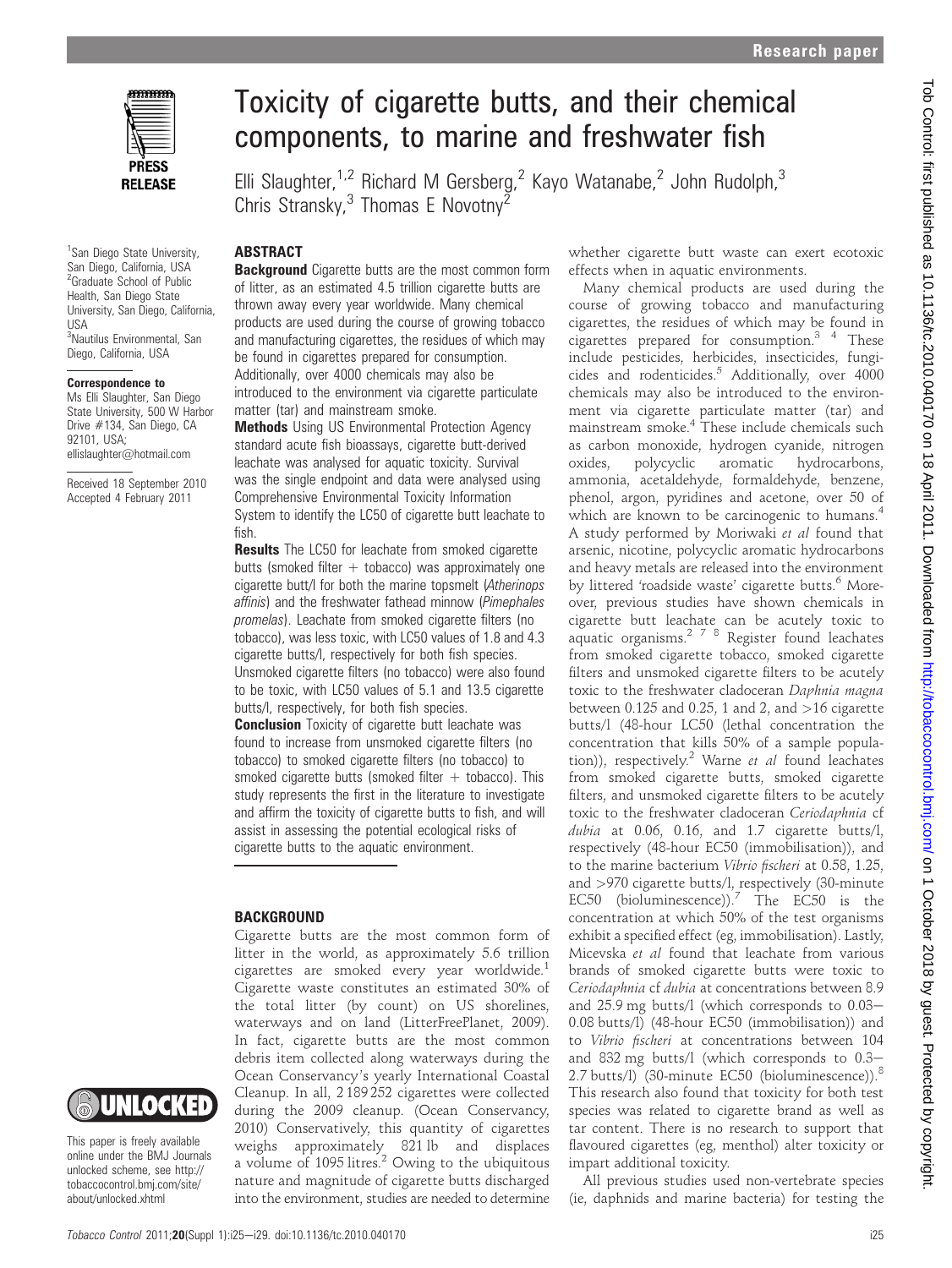toxicity of cigarette butts in water, while similar studies investigating the toxicity to vertebrates, specifically marine and freshwater fish, have not been performed. Fish are ecologically important organisms, and are often used as bioindicators of healthy aquatic systems. Furthermore, toxicity data for a number of aquatic species are the minimum needed to derive water quality guidelines or to conduct hazard assessments. Therefore, it is important to determine the toxicity of cigarette butt leachate to fish. In this study, we investigated the toxicity of smoked cigarette butts (smoked filter + tobacco), smoked cigarette filters (no tobacco), as well as unsmoked cigarette filters (no tobacco) to the marine fish, topsmelt (Atherinops affinis), and to the freshwater fathead minnow (Pimephales promelas) in order to better understand the impact of cigarette waste on both marine and freshwater ecosystems. The specific aims of this study were to:

- 1. Determine if smoked cigarette butts (SCB) (smoked filter + tobacco), smoked filters (SF) (no tobacco) and unsmoked filters (USF) (no tobacco) were acutely toxic to a representative marine and freshwater fish.
- 2. Determine whether most of the toxicity of a cigarette butt was in the filter or the remnant tobacco.
- 3. Compare the sensitivity of fish to cigarette butts with other aquatic test organisms.
- 4. Determine if smoking increases the toxicity of cigarette filters.

#### MATERIALS AND METHODS

Toxicity test methods followed US Environmental Protection Agency (EPA) acute protocols.<sup>9</sup> Tests on both topsmelt and fathead minnows were performed utilising three different cigarette leachates: (1) leachate from smoked cigarette butts (SCB), with  $1-2$  cm of remnant tobacco left intact with the filter. This test was performed twice, once with artificially smoked cigarettes and again with naturally smoked cigarettes; (2) leachate from smoked cigarette filters (SF), with all remnant tobacco removed. This test was performed three times, once with artificially smoked cigarettes and twice with naturally smoked cigarettes; (3) leachate from unsmoked cigarette filters (USF), without tobacco. This test was performed once.

Test cigarettes consisted of regular filtered cigarettes (ie, no flavoured or light cigarettes were used). Cigarettes were purchased new and artificially smoked at the University of California, San Francisco, in order to control for variability and to decrease the risk of contamination from external sources. Cigarettes were smoked according to ISO Standard 3308:2000 using a TE10z smoking machine (Teague Enterprises, 530-406-88931237 E Beamer, Suite E Woodland, CA 95776, USA). Cigarettes that self-extinguished prior to completion of a complete smoking cycle were relit with a disposable butane lighter. For comparative purposes, toxicity tests were also carried out using naturally smoked cigarettes, defined as cigarettes that were actually smoked by people, extinguished in cigarette disposal units and collected within 24 hours of deposition.

To produce the leachate stock, cigarette butts were submerged and allowed to soak in dilution water (diluted mineral water for freshwater tests and natural seawater for saltwater tests), prepared according to EPA protocol, for 24 hours.<sup>9</sup> Diluted mineral water consisted of eight parts nanopure deionised water for every two parts Perrier mineral water. Following overnight aeration, the diluted mineral water would yield a pH range of 7.9–8.3 and a hardness range of  $80-100$  mg/l CaCO<sub>3</sub>. Natural seawater was obtained from Scripps Institution of Oceanography and transported to the laboratory. Seawater was held in

a flow-through system with a  $20 \mu m$  in-line fibre filter and chiller unit. The leachate stock for the smoked cigarette butt  $(SCB)$  (smoked filter + tobacco) test was made by adding eight cigarette butts to 2 litres of dilution water. A  $0.5\times$  dilution series was then performed to obtain subsequent lower concentrations. Concentrations for this test were 4, 2, 1, 0.5, 0.25, 0.125 cigarette butts/l. The leachate stock for the smoked cigarette filter (SF) (no tobacco) test was made by adding 16 filters to 2 litres of dilution water. Concentrations for this test were 8, 4, 2, 1, 0.5, 0.25, 0.125 cigarette butts/l. The leachate stock for the unsmoked cigarette filter (USF) (no tobacco) test was made by adding 32 filters to 2 litres of dilution water. Concentrations for this test were 16, 8, 4, 2, 1, 0.5 cigarette butts/l. All tests were run with laboratory controls comprised of clean dilution water of either natural seawater for the saltwater tests or diluted mineral water for the freshwater tests.

There were four replicates for every concentration, each replicate containing five fish, for a total of 20 fish per concentration. Topsmelt were  $7-14$  days old and fathead minnows were 12-14 days old. Both were fed Artemia (brine shrimp) prior to initiation and again after 48 hours of testing. Fish were provided by Aquatic Bio Systems in Fort Collins, Colorado. All tests received continuous light aeration, a water renewal at 48 hours, and a light cycle of 16 hours of light and 8 hours of darkness. Water quality readings (pH, conductivity, salinity, dissolved oxygen and temperature) and survival counts were performed on a daily basis until test termination at 96 hours, to ensure a controlled environment. Water was to have a dissolved oxygen content between 6 mg/l and 9 mg/l at initiation and at the 48-hour renewal, and was never allowed to fall below 4 mg/l during testing. Temperature was to remain between  $20\pm1^{\circ}C$  for saltwater tests and  $25\pm1\textdegree C$  for freshwater tests. Water quality parameters were measured by various meters: the Orion 250A+ pH meter, the YSI 550A dissolve oxygen meter and the Orion 130 to measure temperature, conductivity and salinity. Mean survival in the laboratory controls must be 90% or greater in order for the test to be deemed acceptable.<sup>9</sup>

Survival was the endpoint evaluated and data were analysed to identify the median lethal effect concentration (LC50), the concentration of cigarette butt leachate resulting in 50% mortality. LC50 values were determined using the Trimmed Spearman-Karber method, as outlined in US EPA 2002, using Comprehensive Environmental Toxicity Information System v1.6.3revE, Tidepool Scientific Software.<sup>9 10</sup> To determine whether there were statistically significant ( $p<0.05$ ) differences in the toxicity of cigarette butt leachates, concentrationresponse curves were compared with an F test using Prism version 4.02, GraphPad Software, Inc.<sup>11</sup>

# RESULTS

# Toxicity of leachate from smoked cigarette butts

Leachate from smoked cigarette butts (SCB) (smoked filter + tobacco) was found to be acutely toxic to both the saltwater topsmelt (Atherinops affinis) and the freshwater fathead minnow (Pimephales promelas). An LC50 of approximately 1 cigarette butt/l of water was obtained for both species. The concentration-response curve for the topsmelt is shown in figure 1 and for the fathead minnow in figure 2. Survival in all laboratory controls was 90% or greater, as required by EPA protocol for test validity.<sup>9</sup> For comparative purposes, this test was performed twice, once with artificially smoked cigarettes and again with naturally smoked cigarettes. Both methods of smoking the cigarette yielded similar results, as concentration-response curves for this test were not found to be statistically different (as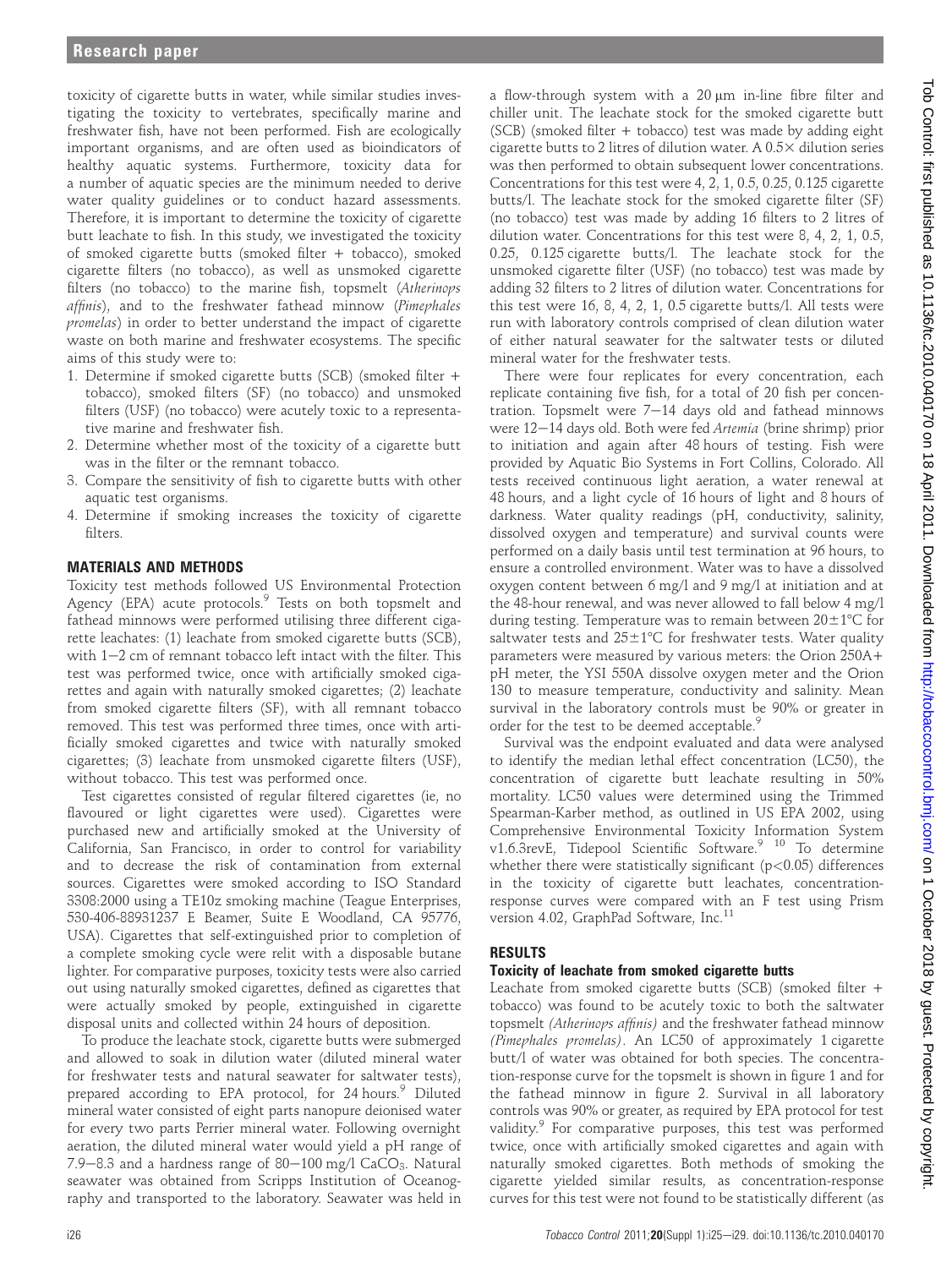

**Figure 1** Concentration-response curves for topsmelt (Atherinops) affinis). LC50 values for leachate from smoked cigarette butts (SCB) (smoked filter + tobacco), smoked cigarette filters (SF) (no tobacco) and unsmoked cigarette filters (USF) (no tobacco) were determined to be 1.1, 1.8 and 5.1 cigarette butts/l, respectively. Survival in all laboratory controls exceeded 90%. Error bars represent one SE of the mean. Dose-response curves are significantly ( $p$ <0.05) different.

p>0.05) when comparing artificially smoked versus naturally smoked cigarette leachates for either fish species.

#### Toxicity of leachate from smoked cigarette filters

Leachate from smoked cigarette filters (SF) (no tobacco) was also found to be acutely toxic to topsmelt at the concentration of 1.8 cigarette butts/l (figure 1), and to fathead minnows at 4.3 cigarette butts/l (figure 2). Survival in all laboratory controls was 90% or greater, as required by EPA protocol for test validity.<sup>9</sup> The toxicity tests for smoked filters (SF) (no tobacco) were performed three times, once with artificially smoked cigarette filters and twice with naturally smoked cigarette filters. The different methods of smoking the cigarette yielded different results. Concentration-response curves for both species were found to be statistically different  $(p<0.05)$  when comparing artificially smoked versus naturally smoked filter leachates. Artificially smoked filters were found to be more toxic than naturally smoked filters for both fish species. The reasons for this discrepancy are unclear.



Figure 2 Concentration-response curves for the fathead minnow (Pimephales promelas). LC50 values for leachate from smoked cigarette butts (SCB) (smoked filter  $+$  tobacco), smoked cigarette filters (SF) (no tobacco) and unsmoked cigarette filters (USF) (no tobacco) were determined to be 0.97, 4.3, and 13.5 cigarette butts/l, respectively. Survival in all laboratory controls exceeded 90%. Error bars represent one SE of the mean. Dose-response curves are significantly ( $p$ <0.05) different.

Tobacco Control 2011;20(Suppl 1):i25-i29. doi:10.1136/tc.2010.040170 i27

### Toxicity of leachate from unsmoked cigarette filters

One surprising result of our study was that leachate from unsmoked cigarette filters (USF) (no tobacco) was found to be acutely toxic to both fish species with an LC50 value of 5.1 for the topsmelt (figure 1) and 13.5 cigarette butts/l for the fathead minnow (figure 2). Survival in all laboratory controls was 90% or greater, as required by EPA protocol for test validity.<sup>9</sup>

#### **DISCUSSION**

#### Sensitivity of fish to smoked cigarette leachate compared to other species

A summary of toxicity (LC50 and EC50 values) from all research completed to date can be found in table 1. Results of a previous study found that smoked cigarette butt (SCB) leachate was acutely toxic to the daphnid, Ceriodaphnia cf dubia, at concentrations between 8.9 and 25.9 mg butts/l when remnant tobacco is left intact. $8$  Given that the mean weight of a single smoked cigarette butt is approximately 310 mg, it can be calculated that smoked cigarette butt (SCB) leachate was found to be acutely toxic to daphnids between 0.03 and 0.08 cigarette butts/l (48-hour EC50 (immobilisation)). A study conducted by Warne et al supports this finding, as a similar EC50 (48-hour (immobilisation)) of 0.06 cigarette butts/l was identified, utilising the same test species.<sup>7</sup> However, a study conducted by Register found leachate from smoked cigarette tobacco (no filter) to be acutely toxic to Daphnia magna at slightly higher concentrations, between  $0.125$  and  $0.25$  cigarette butts/l (48-hour LC50).<sup>2</sup> In comparison, our current study found smoked cigarette butt (SCB) leachate to be less toxic to topsmelt and fathead minnows, than to daphnids tested in previous studies, as the LC50 (96-hour) for fish was identified as approximately 1 cigarette butt/l.

The toxicity of smoked cigarette butts (SCB) has also been evaluated using a marine bacterium (Vibrio fischeri). Warne et al found SCB leachate to be acutely toxic to V fischeri at 0.58 cigarette butts/l (30-minute EC50 (bioluminescence)) and Micevska et al supported this finding with a SCB leachate EC50 (30-minute bioluminescence) between 0.3 and 2.7 cigarette butts/l.<sup>7</sup><sup>8</sup> Since fish were found to have an LC50 of 1 cigarette butt/l for this same cigarette leachate, fish and marine bacteria may have similar sensitivities to smoked cigarette butt (SCB) leachate.

Register found leachate from smoked cigarette filters (SF) (no tobacco) to be toxic to  $D$  magna between 1 and 2 cigarette butts/l (48-hour LC50).<sup>2</sup> Warne et al found daphnids to be more sensitive to leachate from smoked filters (SF) (no tobacco), as leachate was found to be toxic to  $C$  cf  $dubia$  at approximately 0.16 cigarette butts/l  $(48$ -hour EC50  $(immobilisation))$ . Compared to the current study, fish were found to be less sensitive to smoked filter (SF) leachate than daphnids in previous studies, with LC50s of 1.8 and 4.3 cigarette butts/l for the topsmelt and fathead minnow, respectively.

The reason for the greater sensitivity of daphnids to cigarette butt toxicity, compared to fish, is currently unknown, but may be due to the presence of nicotine and/or pesticide residues in cigarette butt leachates, or to metabolic differences between the species. Daphnids, specifically Daphnia magna and Ceriodaphnia dubia, are largely herbivorous and detritivorous and are known to be more susceptible to nicotine than fish. $^{12}$ 

#### Potential causes of toxicity

Pesticides, potentially remaining in unsmoked cigarettes, may contribute to the toxicity of cigarette leachate. Daphnids may be more sensitive to pesticides than are fish, which would explain the observed greater sensitivity to cigarette leachate with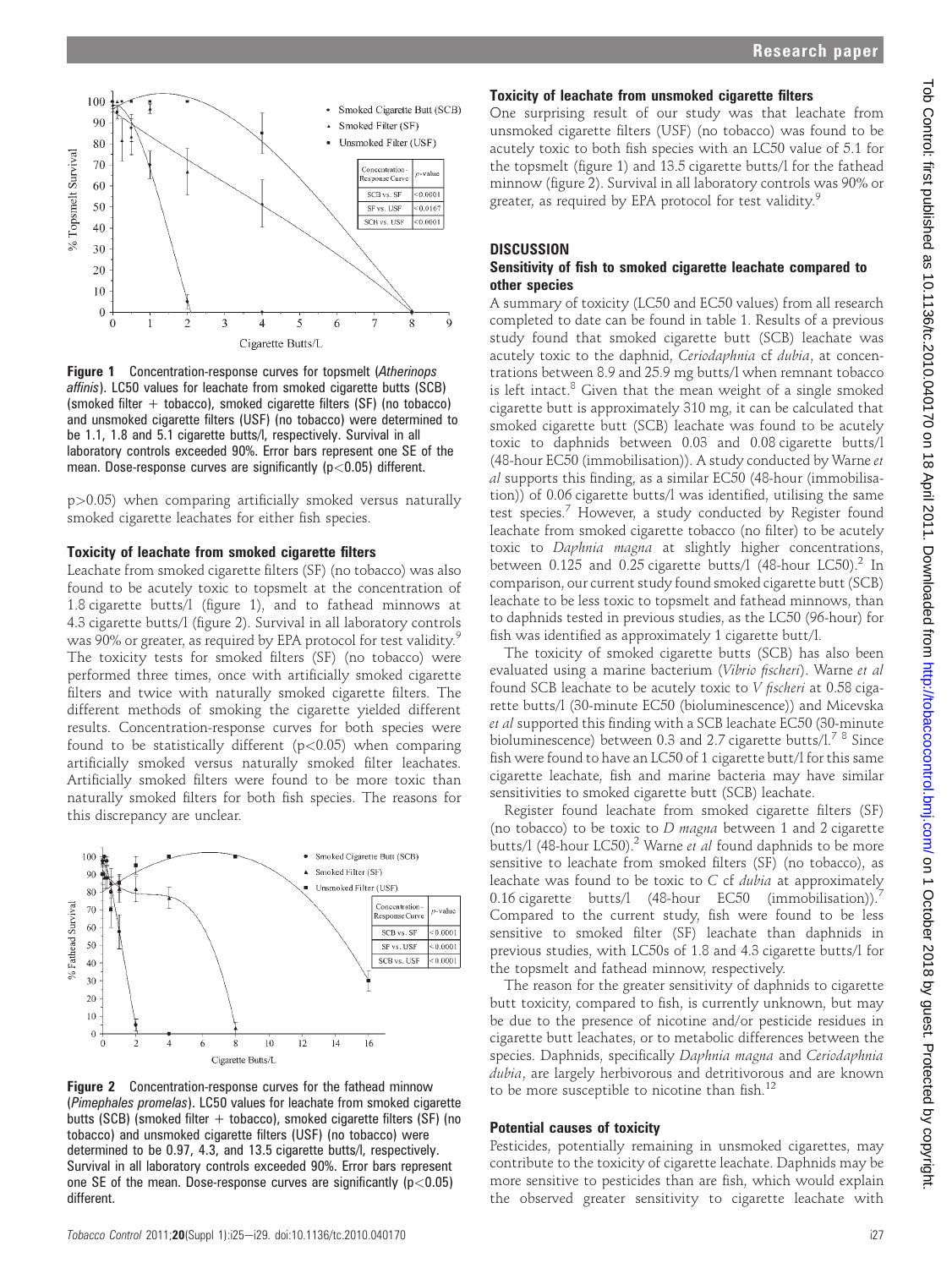| <b>Species</b>                                            | Cigarette butts/I   |                     |                           |
|-----------------------------------------------------------|---------------------|---------------------|---------------------------|
|                                                           | <b>USF</b>          | <b>SF</b>           | <b>SCB</b>                |
| Topsmelt LC50                                             | $5.1(4.6 - 5.7)$    | $1.8(1.5 - 2.0)$    | $1.1(0.95 - 1.3)$         |
| Fathead minnow LC50                                       | $13.5(11.4 - 15.9)$ | $4.3(3.7 - 5.1)$    | $0.97(0.84 - 1.1)$        |
| Daphnid (D magna)* LC50                                   | >16                 | $1.0 - 2.0$         | $0.125 - 0.25 +$          |
| Daphnid (C cf dubia) $\ddagger$ EC50<br>(immobilisation)  | <b>NA</b>           | ΝA                  | $0.03 - 0.08$ (0.02-0.12) |
| Daphnid (C cf dubia) § EC50<br>(immobilisation)           | $1.7(1.4 - 2.06)$   | $0.16(0.09 - 0.27)$ | $0.06(0.05 - 0.08)$       |
| Marine bacterium (V fischeri) ± EC50<br>(bioluminescence) | <b>NA</b>           | ΝA                  | $0.3 - 2.7$ $(0.3 - 3.5)$ |
| Marine bacterium (V fischeri) § EC50<br>(bioluminescence) | >970                | $1.25(1.21 - 1.33)$ | $0.58(0.53 - 0.63)$       |

LC50 and EC50 values (with 95% CIs) for leachates from unsmoked cigarette filters (USF) (no tobacco), smoked cigarette filters (SF) (no tobacco), and smoked cigarette butts (SCB) (smoked filter + tobacco).

\*Courtesy: Register.<sup>2</sup> No CIs reported.

+Test utilised smoked cigarette tobacco (no filter).

 $\frac{1}{2}$ Courtesy: Micevska et al.<sup>8</sup> 95% fiducial limits reported.

§Courtesy: Warne et al.<sup>7</sup>

daphnids, compared to fish. A US Government Accountability Office report discusses the use of pesticides on cigarette tobacco crops.<sup>13</sup> The US EPA regulates which specific pesticides may be used on tobacco crops, as well as how they are used, but it does not regulate pesticide residues on tobacco, as is required for human foods and animal feed crops. The USDA, however, has found that some imported and domestic tobacco exceeds current residue limits considered safe for human health and environmental effects.<sup>13</sup> A 2006 study performed by Dane et al also found three previously undectected pesticides (flumetralin, pendimethalin and trifluralin) in both mainstream and sidestream cigarette smoke, which could also be retained by the cigarette filters causing toxicity to aquatic organisms as they leach out of the cigarette butts.<sup>14</sup>

Micevska et al conducted toxicity identification evaluations (TIEs) on smoked cigarette butt leachates and found that nicotine and ethylphenol may play significant roles in causing the toxicity observed in daphnids and marine bacteria.<sup>8</sup> Nicotine is an antiherbivore chemical derived from the tobacco plant Nicotiana sp and it has commonly been used as an insecticide.<sup>15</sup> It has also been reported that ethylphenol is commonly used in the tobacco industry as a tobacco flavouring agent and is present in cigarette smoke.<sup>16–18</sup> Ethylphenol has been shown to be capable of biocentration in aquatic organisms.<sup>19</sup>

Chemical additives are often introduced to make tobacco products more attractive to consumers. For example, sugars and humectants make smoke milder and easier to inhale, humectants can prolong shelf life, ammonia may enhance the delivery of nicotine and menthol and eugenol effectively numb the throat.<sup>5</sup> In fact, approximately 600 additives were in use by major American cigarette companies in 1994.<sup>20</sup> Many of these chemicals may be harmful to humans as a result of smoking. The major humectants used for cigarettes are glycerol, diethylene glycol and/or propylene glycol which may be carcinogenic to humans.<sup>4</sup> However, little is known about the fate of such additives in cigarette butt leachates.

There are several chemicals in an unsmoked cigarette filter that may contribute to aquatic toxicity. The filter of a filtertipped cigarette is composed of cellulose acetate fibres. $21$  These fibres, each approximately 20 µm in diameter, are treated with titanium dioxide (a delustrant) and over 15 000 of them are packed tightly together, using triacetin (glycerol triacetate) as a binding agent, to create a single filter. $^{22\,\,23}$  Most cigarette filters are surrounded by two layers of paper and/or rayon wrapping, which contain chemicals, such as glues to hold the paper

together, and alkali metal salts of organic acids (eg, sodium acetate) in order to maintain burning while the cigarette is being smoked.<sup>22</sup> It is also possible that cigarette filters attached to tobacco absorb toxicants from the adjacent unsmoked tobacco column; however, this has not been investigated in the literature.

#### Toxicity of leachate from smoked cigarette butts, smoked filters and unsmoked filters

Both fish species exhibited statistically different concentrationresponses to the different cigarette leachates, as reported by the p values in figures 1 and 2. For both fish species, the toxicity increased significantly from unsmoked filters (USF) to smoked filters (SF) to smoked cigarette butts (SCB). These findings are consistent with findings published by Register and Warne et al, who also found a progressive increase in toxicity from USF to SF to SCB.2 <sup>7</sup> Although, it has been shown that less than 2% of the quantity of all elements in cigarette tobacco and paper adsorb onto the filter as a result of smoking, our results show that the chemicals solely in the smoked filter still exert considerable toxicity to fish.<sup>24</sup> However, the remnant tobacco of the cigarette butt contributed a degree of toxicity (to both topsmelt and fathead minnows) significantly  $(p<0.05)$  greater than that conferred by chemicals trapped and leached from the smoked filter itself. Remnant tobacco comprised unburned tobacco as well as a burnt tobacco tip and including such remnant tobacco effectively exacerbated toxicity. The chemicals in smoked cigarette butts (SCB) may be significantly greater and different from those retained within the smoked filter (SF) itself; the former may contain additional toxic products of combustion. Chemicals in smoked versus unsmoked cigarette butts may not only contribute differently to toxicity, but also may have different fates and/or potential for bioaccumulation in the environment.

Despite the gathering evidence on the toxicity of cigarette butt leachates to various organisms, it is difficult to assess the risk that cigarette waste may have on the actual aquatic environment. Pathways of cigarette waste to aquatic environments are complex and varied. In 2002, a hazard assessment concluded that, while definitive quantification is still needed, it is likely that littered cigarette butts pose a low to moderate risk to aquatic organisms.<sup>7</sup> However, aside from toxicity, little is known about the specific chemicals, fate and bioaccumulation potential of such cigarette butt leachates, and the actual effects they may have on aquatic life. This study represents the first in the literature to show that cigarette butt leachate is toxic to representative marine and freshwater fish species. Additional research is